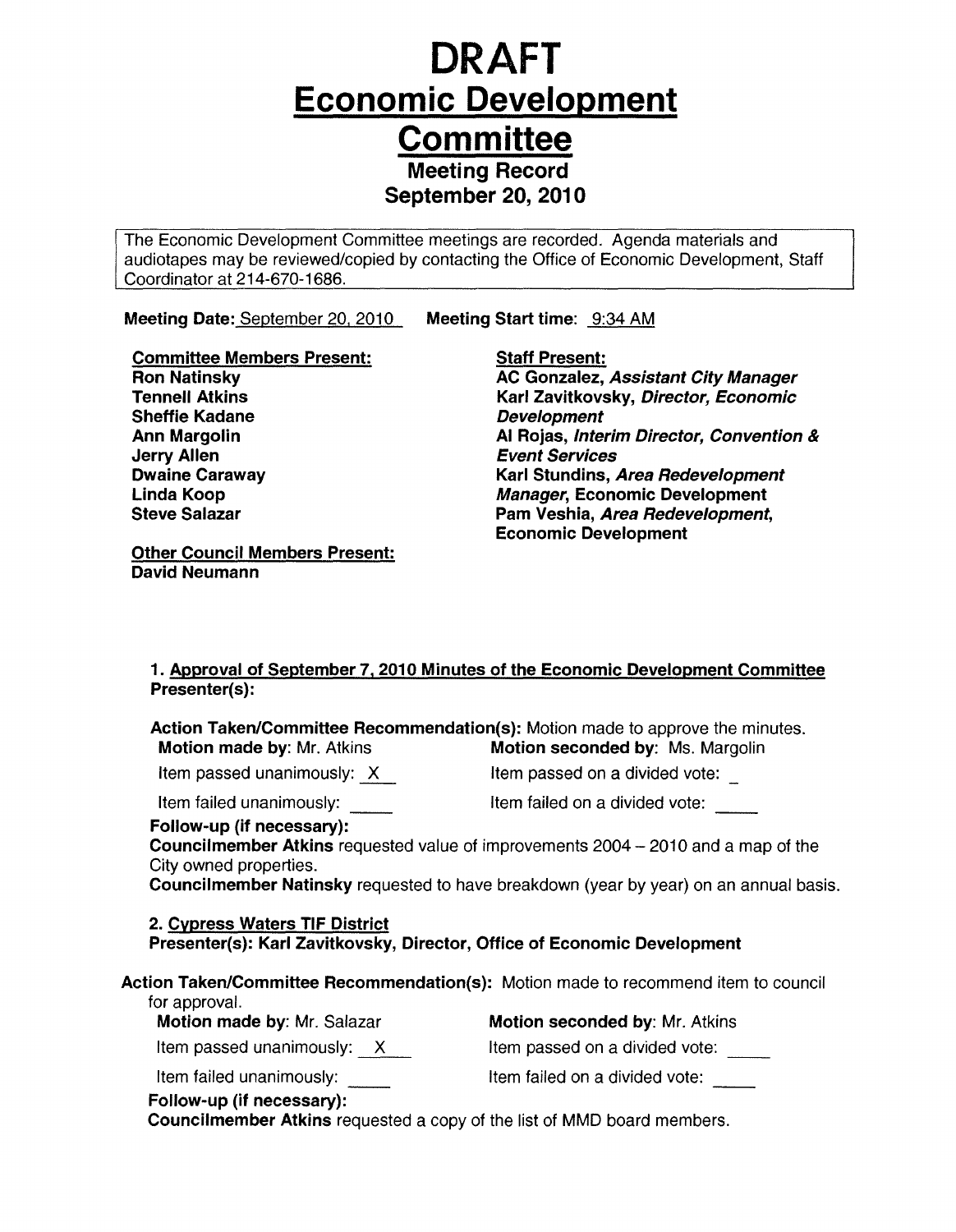### 3. Maior Events Development use of State's Trust Fund Presenter(s): AI Rojas, Interim Director, Convention & Event Services

Action Taken/Committee Recommendation(s): Concurrence to move forward with proposal.

| Motion made by: Mr. Salazar | Mot  |
|-----------------------------|------|
| Item passed unanimously: X  | Item |
| Item failed unanimously:    | ltem |

t**ion seconded by**: Mr. Atkins

 $\alpha$  passed on a divided vote:  $\hphantom{\int\limits_1^1}$ 

Item failed unanimously: \_\_ Item failed on a divided vote:

### Follow-up (if necessary):

Councilmember Salazar requested a MWBE report from the NBA All-Star events showing how MWBE businesses did and what Super Bowl projections are expected to be. Want to see by November.

### 4. Upcoming Agenda Items for September 2010: Presenter(s): Ron Natinsky, Councilmember

- Authorize the second renewal option with Business Assistance Centers (BAC) to provide technical assistance and eligible microenterprise program activities to low-to-moderate income persons interested in starting a microenterprise or those who own an existing microenterprise
- World Affairs Council Contract / 90 day Extension
- Approval of the addition of City owned properties into the North Oak Cliff Municipal Management District (MMD)

Action Taken/Committee Recommendation(s): Motion made to recommend all items to council for approval.

Item failed unanimously: <br>
Item failed on a divided vote:

Motion made by: Mr. Atkins Motion seconded by: Mr. Kadane

Item passed unanimously:  $\frac{X}{X}$  Item passed on a divided vote:  $\frac{1}{X}$ 

Follow-up (if necessary):

Council member Margolin requested Karl Z. sit down with her to go over goals and reporting for BACs

Meeting Adjourned: 10:40 AM

Approved By: Ron Natinsky, Chair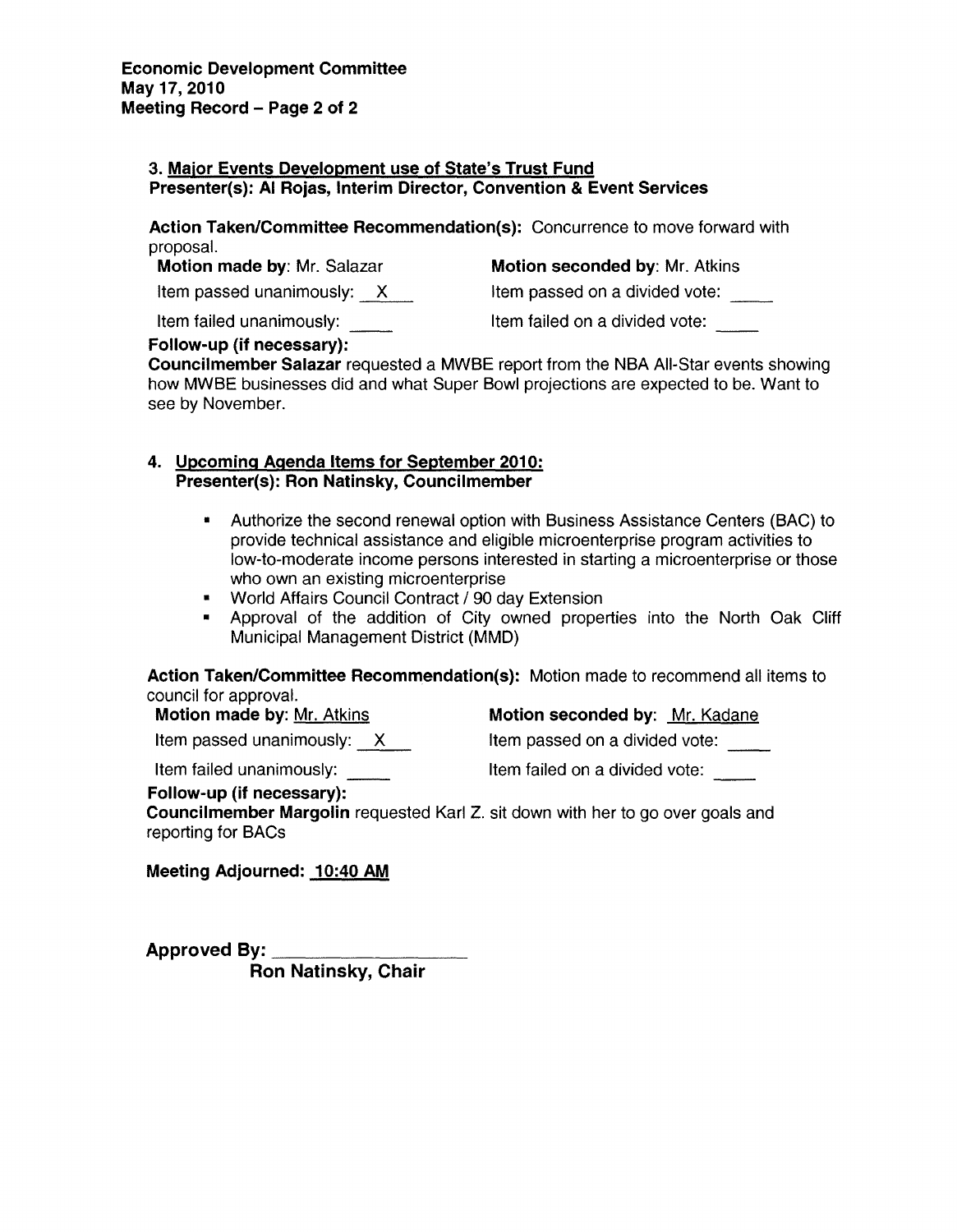# **DRAFT**

## **Economic Development Committee**  Meeting Record October 12, 2010

The Economic Development Committee meetings are recorded. Agenda materials and audiotapes may be reviewed/copied by contacting the Office of Economic Development, Staff Coordinator at 214-670-1686.

Meeting Date: October 8, 2010 Meeting Start time: 2:39 PM

Staff Present:

Committee Members Present: Ron Natinsky Sheffie Kadane Ann Margolin Jerry Allen Linda Koop

AC Gonzalez, Assistant City Manager Karl Zavitkovsky, Director, Economic Development Theresa O'Donnell, Director, Sustainable Development & Construction Peer Chacko, Assistant Director, Sustainable Development & Construction Karl Stundins, Area Development Manager, Office of Economic Development

Other Presenters: Leobardo Trevino, Ricchi Dallas Investments Jim Depetris, Ricchi Dallas Investments Paul Chapel, BOKA Paul John Crawford, Downtown Improvement District (DID)

### 1. Downtown Connection TIF District 1600 Pacific (Grand Rlcchi) Presenter(s): Karl Zavitkovsky, Director, Office of Economic Development

Action Taken/Committee Recommendation(s): Motion made to recommend item to council for approval.

Item passed unanimously:  $\chi$ Item failed unanimously:

Follow-up (if necessary):

Motion made by: Mr. Kadane Motion seconded by: Ms. Margolin Item passed on a divided vote:

Item failed on a divided vote:

### 2. Downtown 360 Plan

Presenter(s): Theresa O'Donnell, Director, Sustainable Development & Construction

Action Taken/Committee Recommendation(s): No action taken. Motion made by: Motion seconded by: Item passed unanimously: **Item passed on a divided vote:**